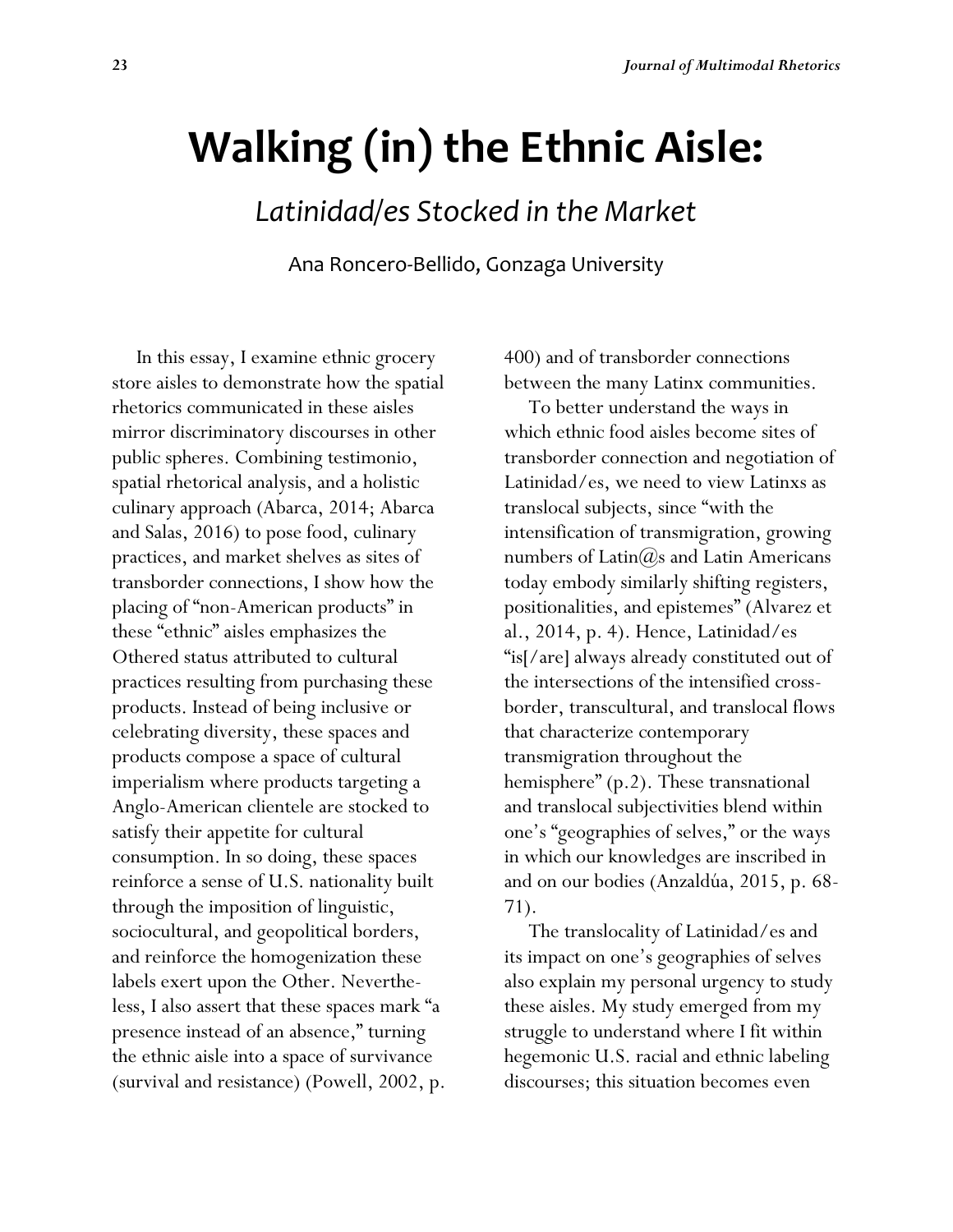more pressing within the space of the market where the labels *Hispanic*, *Latino* and *Tex/Mex* are commonly used. Because of some of my experiences in the U.S., I have come to feel as if the terms *Hispanic/Latina* are reflective of certain aspects of my identity—even if I may phenotypically seem part of the whitestream, my use of Spanish in public and/or my Spanish-accented English marks me as Other because in Anglo-American society, the Spanish language and an accent have become major ethnic markers that work to homogenize Hispanic and Latinx communities despite the sociopolitical and cultural differences that exist among them.

 Yet, in a society where the meanings embedded in the Latinx/Hispanic categories are synonymous with race, I am confronted with the legacy of a colonial history that governs the historiography and politics behind these labels. As a Spanish woman living in the U.S., I find myself experiencing the imposed need for others to identify what I am along a spectrum of labels that are radically problematic and unstable. And so, in an attempt to find an answer to the question, "What am I and where do I belong?", my

study demonstrates the ways in which my relationship to the Hispanic/Latina labels shifts depending on the geo-socio-political contexts where I am located, while the sense of community I have developed with other Latinx communities travels with me across these borders.<sup>1</sup> My own entering into these spaces has made me become more aware of my intersecting identities as a Spanish woman in the U.S., and encouraged me to develop transborder relations with other members of the Latinx communities based on the relationships I establish with some of the products located in these aisles. At the same time, however, my study of these spaces underlines how ethnic aisles bear witness to the complicated colonial history of labeling discourses, the homogenization and racialization of Latinidad/es, and consumption of the ethnic Other.

## **Understanding the Multimodality of the Grocery**

In studying the rhetorics of the ethnic aisle, I view space as rhetorical, for space, place, and their organization are socially produced embodied texts, which, within the space of the market, reproduce

<sup>1</sup> According to the 1990 U.S. Census of Population definition, I am definitely Hispanic. Nonetheless, through her study of the Hispanic/Latino controversy, Suzanne Oboler points out that, even though the U.S. Census of Population from 1990 includes Spaniards, "most scholars limit their policy-related research on Latinos to populations with ties to Latin America" (2). Spaniards' exclusion from the umbrella covered by these pan-ethnic labels is not only exerted within academic circles. As Maria DeGuzmán (2005) and Debra Castillo (2005)

explain, even though U.S. definitions of the Latino/Hispanic labels incorporate Spaniards, many U.S. Latinos usually do not. The inclusion/exclusion of Spaniards within the pan-ethnic Hispanic/Latina labels illustrate the ways in which place and the individual/collective subjectivities shaped in these spaces intersect with the social formation of these labels and the intersectionality and positionality of identity. Depending on where I am located, and given the social and colonial construction of these labels, I can be considered Hispanic, Latina, both, or none.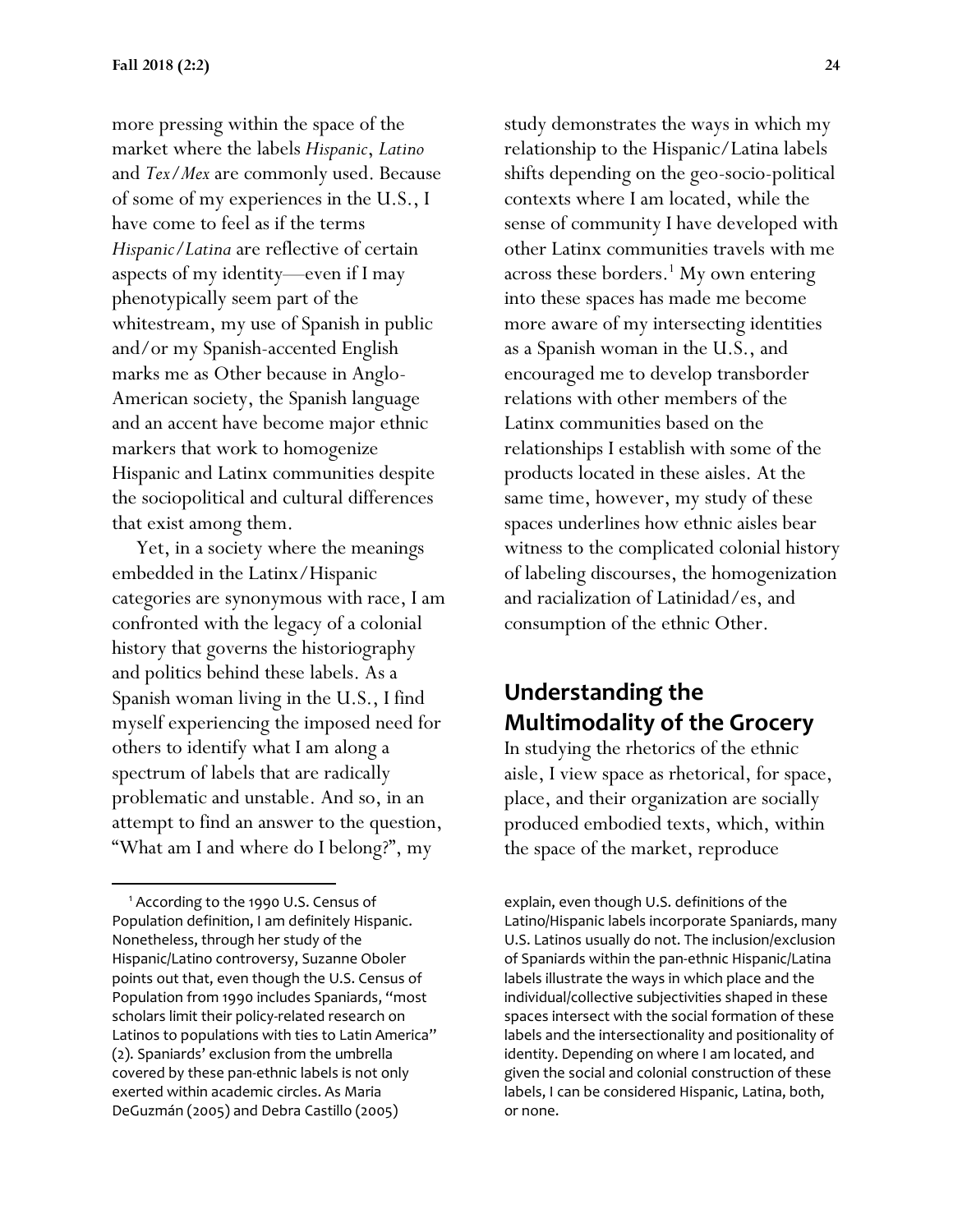hegemonic discourses that Other Latinxs. Thus, I am not only concerned with studying the space of the market, but also how this multimodal text affects (my) embodied experiences, (my) understanding of my identities, and individual/collective compositions of this space. Even though mapping has historically been posited as an objective and scientific practice, mapping indeed reflects sociocultural, historical, and political ideologies shaping the rhetor's subjectivities. As a process of multimodal composition, cartographical practices affect how space is conceived and perceived, and, in turn, how individuals act in said space and what knowledges they create (McDowell and Sharp, 1997; Mignolo, 1995; Propen, 2012). Likewise, the organizational principles shaping a particular grocery store are never arbitrary, but are rather illustrative of the sociocultural and political ideologies of a particular society, thus further shaping an individual's subjectivities and how they conceive their relationship to other members of the communities around them (Dale and Burrel, 2008).

 Like street labels in the city, the labels heading each aisle at the grocery market with its names and its numbers, usually on both ends of the aisle—act on clients' bodies by directing how they ought to move across and around these spaces. As "spatial signifiers" (de Certeau, 1984, p. 98), the aisle markers and directories are meant to help clients choose whether they want to enter into the space contained within the aisle and, therefore, whether the individual wants to establish a

relationship with the produce stocked in this space and with the other clients navigating this space. Here, I follow Michel de Certeau's view of walking as a rhetorical practice, as the way we choose to walk through the spaces of the market creates an "urban text" of the store's planned spaces (p. 93). Each aisle creates a linear path that obliges individuals to either walk the entire aisle, or to walk back and forth to exit; there's no communication between the aisles—no shortcuts. The linearity of the aisles and their labels (aisle markers and other price and special offer labels) impact consumers' ways of operating (in) these spaces, while also allowing them to transform the space as they act on them (Sen and Silverman, 2014)—a process of multimodal embodied composition where consumers' bodies engage with and act upon the space of the market.

 De Certeau (1984) distinguishes two forms of experiencing place and space, thus two forms of "language of space": the act of seeing, that is, the act of knowing the order of places, and the actual moving within them, that is, "spatializing actions" (p. 119). Along this path, I posit that a rhetor's conceptualization of time-placespace through the use of a set of prepositions affects how certain places, or the objects emplaced there, are described, and, therefore, one's own understanding of the movements that can possibly be performed within said space. Indeed, my contemplation of the spaces of the market is a moment where my bilingualism becomes more transparent, as I always struggle with the correct standard use of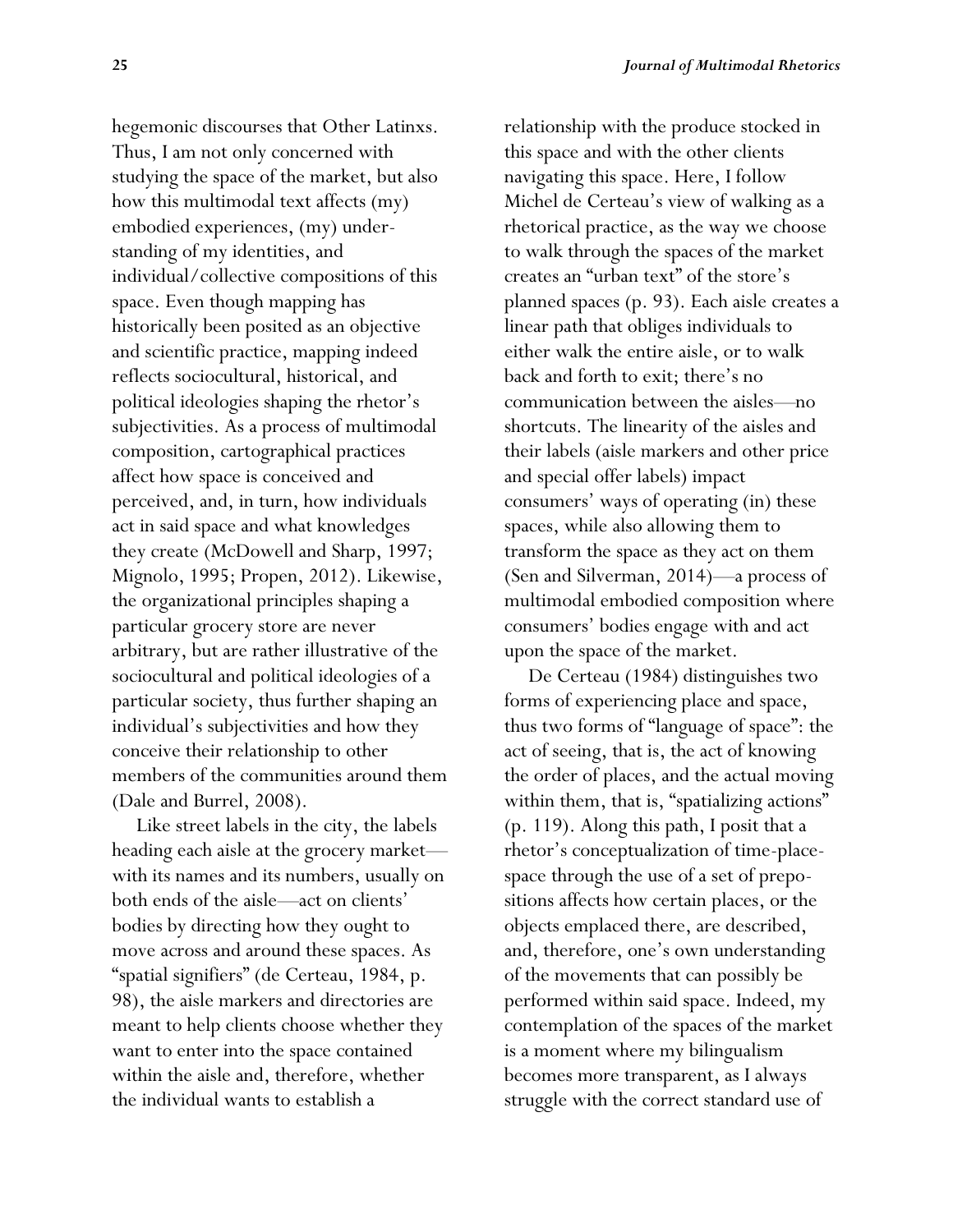prepositions in English. The influence of my Spanish on my understanding of space permeates my use of English, thus giving voice to a constant communication, negotiation, but also confrontation, between two different systems of thoughts, each of which conceptualizes prepositions in different ways. These differences reveal divergent understandings of space, place, and embodied space, as well as how individuals are located in said space, place, and time. For example, I usually see myself sitting *en* el porche, which I would translate as *in* the porch, while I am told that the standard English translation means I am *on* the porch.

 And yet, while this explanation may be far off from the actual meaning of these prepositions, to me, the contrast between locating myself *in* or *on* the porch shapes a different relationship between my body and this space, hence to a different construction of this porch and the objects it holds. Thus, I posit that a rhetor's conceptualization of time-place-space through the use of a set of prepositions affects how certain places, or the objects emplaced there, are described, and, therefore, one's own understanding of the movements that can possibly be performed within said space. Likewise, my movement through the market aisles and labels influence how I conceive my position within these spaces, and how I relate to the produce and individuals who are also acting upon these spaces.

 Along these lines, my study of the rhetorical spaces of the market considers the ways in which the landscaping and

labeling of these rhetorical spaces—by means of aisles, shelves, aisle markers, and labels—foreground specific rhetorical categories (Royster and Kirsch, 2012) which engage bodies in different ways. It is essential to acknowledge the ways in which my able-bodied privilege empowers me to engage in this specific rhetorical study of the spaces of the market, because I am able to move through these narrow spaces and reach the products they stock regardless of how high or low they are located on the shelves. This strongly influences the ways in which I interact with the spatial signifiers shaping this multimodal urban text; my ability to easily walk through the market impacts my rhetorical operation, transformation, and theorization of the spaces of the market, and therefore, my understanding of this text as a process of multimodal embodied composition.

 Ultimately, my conflict with English-Spanish prepositions shows spatial relations that do not transfer from one language to the other, thereby further illustrating the ways in which space reflects a particular sociocultural and political viewpoint. Further, if space in English is conceived differently in Spanish, then my difficulty with the bilingual use of prepositions may hint towards the untranslatability of space. This untranslatability of space further complicates the ways in which space and place can be conceived, narrated, and theorized, and emphasizes the ways in which the very writing of this essay becomes an embodied multimodal practice where I deconstruct and reconstruct the urban text of the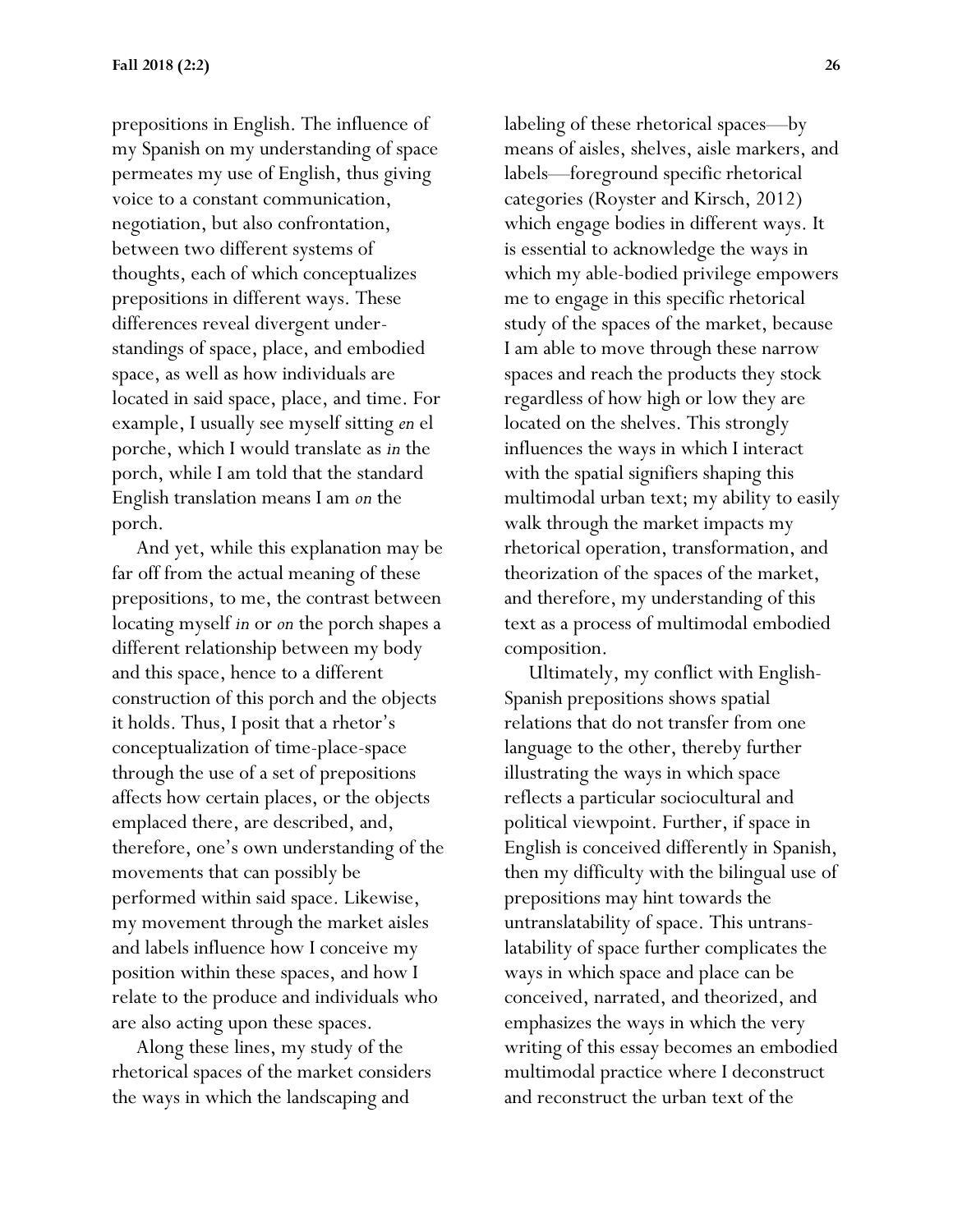market and my Self. In other words, my embodied, bilingual interactions with the multimodality of the market leads to a continuous shifting of my subjectivities and positionalities: a reciprocal relationship as the space and its organization affect my understanding of my intersectional self, my positionality within the construction of this space, and my connections to other bodies who may or may not occupy these spaces.

 These divergent understandings of an individual's relationship to space, place, and their organization also lead to different conceptualizations of the type of relationships that can exist between an individual and their communities. A sense of community can be developed regardless of the place in which individuals are located, and even if a seemingly monolithic community is located in a specific place, this situation "in no way implies a single sense of space" or a single sense of community (Massey, 1994, p. 153).These different modes of conceiving embodied space, indivi-dual/collective relationships, and one's subjectivities, emphasize the need to contemplate the grocery market as a space where negotiations take place by means of aisles, labels, and produce while encouraging the forging of transborder individual/collective relationships.

# **Testimoniando (in) the Market and "A Holistic Culinary Approach"**

 My use of testimonio is informed by Latina feminists' reclaiming of the genre of testimonio for the development of Latina feminist epistemologies and coalitions across borders by foregrounding commonalities without erasing difference. Turning personal experience into a source of knowledge, testimonio breaks the constraining object/subject, theory/experience, mind/body binary systems that govern academia, and it exposes and censures the close relationship between the shaping of hegemonic knowledges, power, and colonialism (Córdova, 1998; Cruz, 2006; Delgado Bernal, 1998). As I have explained elsewhere (Roncero-Bellido, 2017), these Cartesian binaries are embedded in the English verb "to know," which in Spanish translates as "saber" or "conocer," depending on whether the act of knowing has taken place through memorization or through experience, respectively.<sup>2</sup> This distinction is blurred in the English language, where the verb "to know" implies both an act of possessing information (saber) and an act of perception (conocer). The blurring of the ways in which the act of knowing can take

 $2$  This is a general definition of the difference between "saber" and "conocer," especially because the verb saber also includes the "training" of the body to perform certain activities, such as reading, writing, speaking a foreign language, swimming or cooking, where the body memorizes how to do certain things. In contrast, the verb conocer mostly refers to the knowledge that

emerges through the act of experiencing places, people, or objects. Given the complexity of the meanings of these verbs, it is not my purpose to offer a linguistic study of these verbs, but rather to highlight that the Spanish language acknowledges different ways of making knowledge: memorization and experiencing.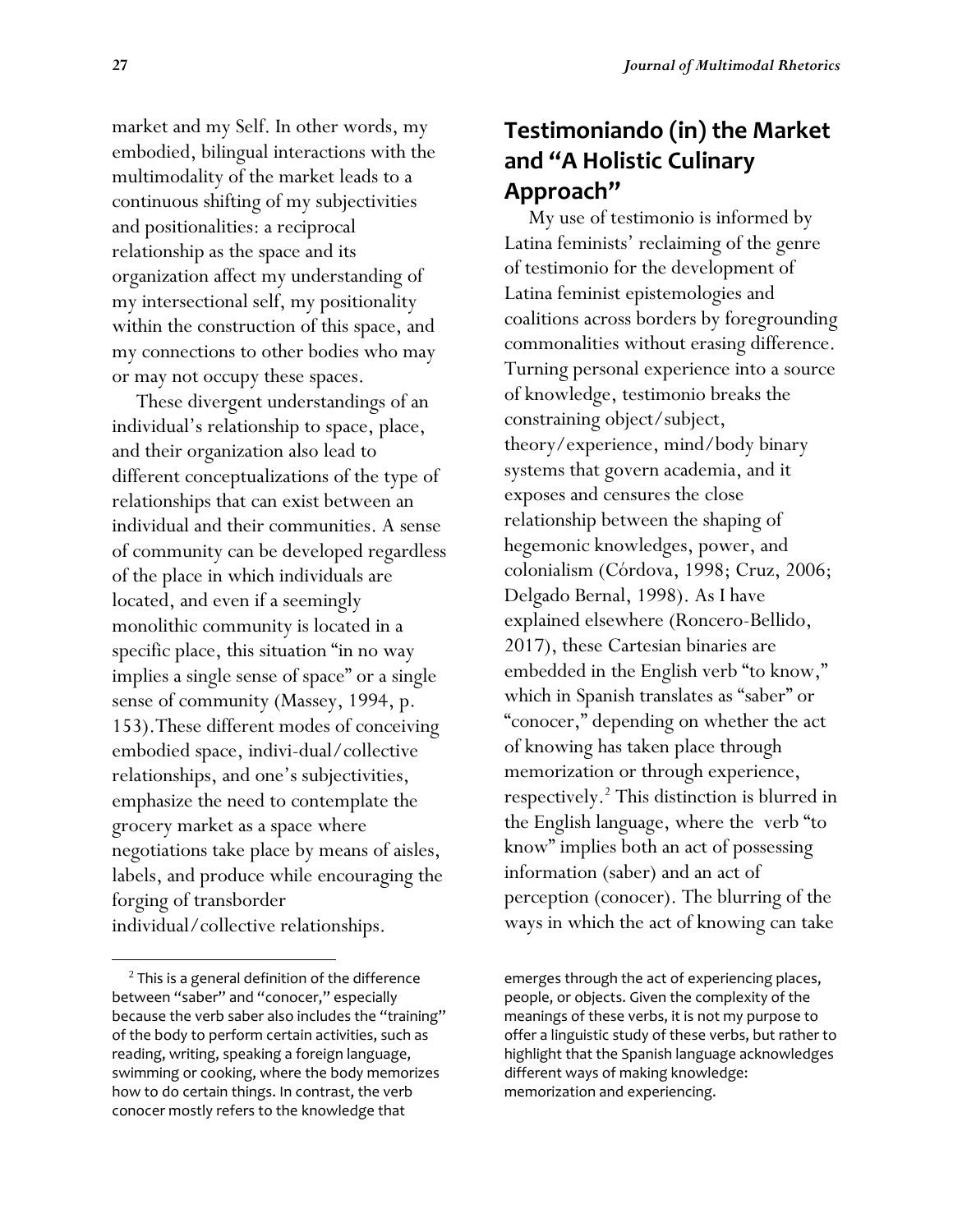place reinforces the hegemonic binaries established between the mind and the body, theory and experience, and objectivity and subjectivity ruling academia, thus the possibility of multiple forms of truths and knowledge, as well as the role of embodied experience in the shaping of these.

 Testimonio facilitates the theorization of embodied experience, as I engage in a process of raising awareness, thinking about the ways in which my positionality and my intersectional identity affect my growing subjectivities. In other words, theorizing through testimonio allows a process of de/constructing the body—a deconstruction of the "geographies of selves" and the identity categories inscribed on the body, but a construction through the theorization of the knowledge emerging from it. My study of space through testimonio, then, fosters the disruption between the mind/body, theory/experience, saber/conocer dichotomies, as [my] testimonio foregrounds the sabiduría and conocimiento emerging from my/the body. Specifically, my use of testimonio for my study of the ethnic aisle allows me to disrupt the hegemonic binary established between the two languages informing my rhetorical practices: inglés y español. My sabiduría y conocimiento of these languages provides me with the opportunity to draw connections between the knowledge I have developed through my experiences as a speaker of both languages in different settings, and the knowledges I have acquired through my academic learning.

 Weaving testimonio and spatial rhetorical analysis with a "holistic culinary approach" enables me to view food, culinary practices, and food related discourses as sites of historical transatlantic, transnational and translocal connections (Abarca, 2013; Abarca and Salas, 2016). A holistic culinary approach posits culinary encounters as the "connections that food and cooking practices have had and have with a global community" (Abarca and Salas, 2016, p. 252). This approach allows me to foreground the translocality of Latinidad/es, emphasizing the similarities that exist between cross-cultural culinary encounters without erasing difference. Within the space of the market, this holistic framework reveals the colonial history of culinary traditions across the Americas as a whole, and of the U.S. food industry specifically. This colonial history is often narrated in the visual texts used to market these produce (Ibid).

 A holistic culinary approach, for example, reveals the ways in which the complexity of Latinidad/es is embedded in a plate of fideos, described by Chicano John Philip Santos as "a 'quintessential' dish of mestizaje" (qtd. in Abarca, 2013, p. 253). Originally, fideos were popular among the wealthy Spaniards from Andalusia prior to the conquest, a delicacy that could only be enjoyed after Marco Polo brought wheat pasta to Europe during the  $13<sup>th</sup>$  century. This example demonstrates the significance of applying a holistic culinary approach to my personal study of labeling discourses in the spaces of the grocery market. Specifically, this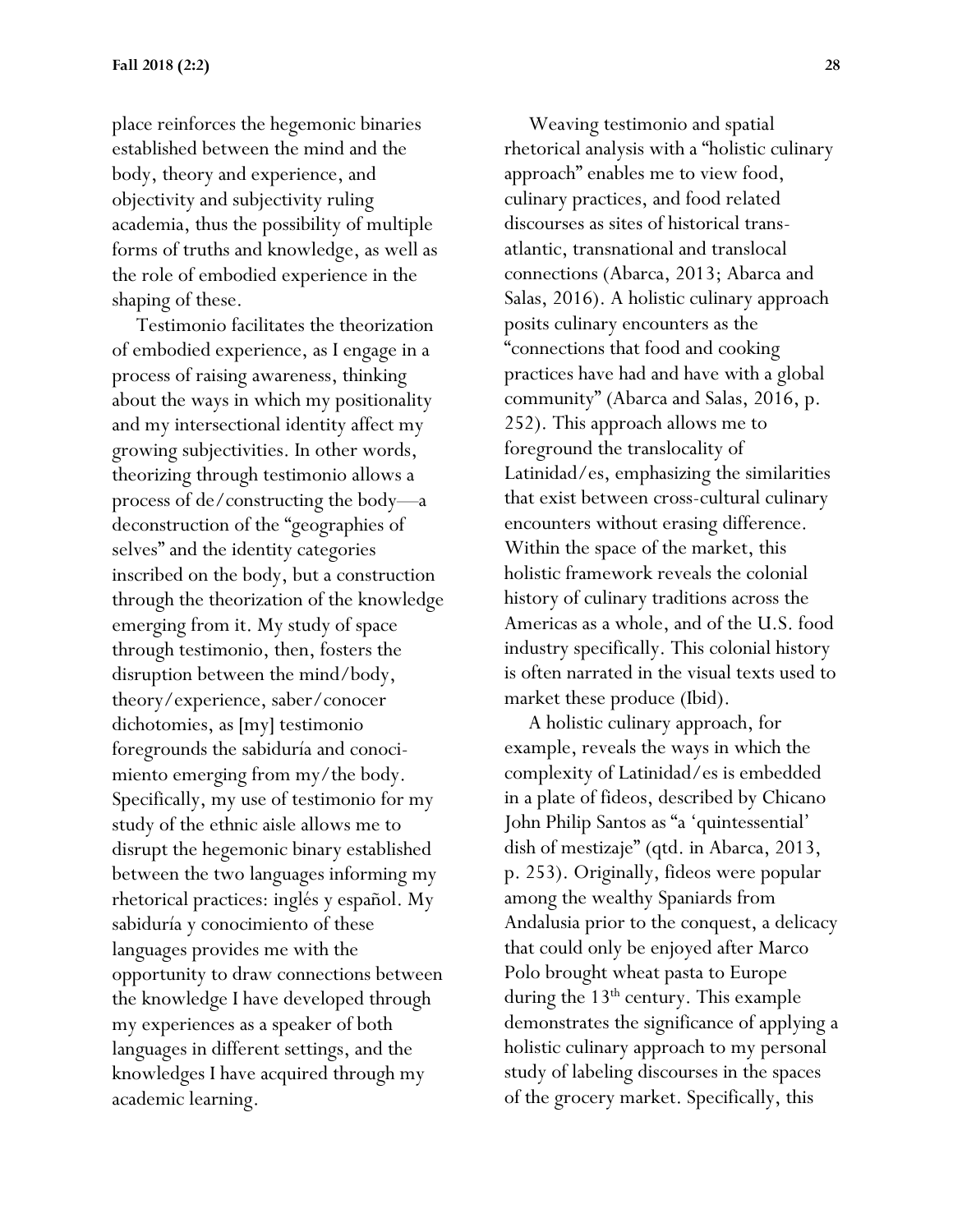method allows me to contemplate my personal dis/connection to fideos which are, still today, an important part of the Spanish Mediterranean diet; even though I do not personally connect to the Latin American mestizaje of the fideos given my Spanish heritage, its colonial history is part of my national history. Engaging with a holistic culinary approach thus allows me to contemplate complex ways in which this meal can make me feel at home in the U.S. while acknowledging the long history of Spanish and U.S. colonialism leading to the view of fideos as the exemplary representation of mestizaje.

 Further, by weaving this holistic approach with testimonio and my understanding of space as articulated above, my study emphasizes the embodied knowledges individuals create while interacting with the products stocked within the market space. In other words, I pay attention to the connections individuals create between the placement, categorization, and marketing of products with their knowledge of individual and collective modes of food preparation and space navigation; and, I contemplate the relationships that can emerge between these products and the community members navigating these spaces. Foregrounding these connections, then, my study of these spaces constructs and (re)presents a set of multimodal transcultural encounters within the space of the market, and with the labels and packages of the products it stocks.

## **Walking (in) the Market**

 Engaging in an analysis of my own embodied experiences within the spaces of the grocery market proves a difficult task, as I talk about a set of spaces where my Spanish identities are usually misconstrued, if constructed at all, in the same way as are the identities of the many (other) members of the Latinx communities. Each store has a different organization depending on their location—a different understanding of what is ethnic or not—as well as a different set of labels that are used to mark these aisles and produce. And while I am aware that part of this form of labeling and storing products is often related to food safety maintenance, such as the need for refrigeration, my study of these spaces reveals a set of organizational and labeling patterns that continue to negate the complexity of Latinidad/es. This essay bears witness to a process of de/construction of my embodied experiences as I observe and fight against the fragmentation of my own identity as it is stocked on these shelves.

 Here I study a grocery market where I frequently shopped in South Chicago, an area that was mainly inhabited by immigrants from Germany, Ireland, the Czech Republic, Poland, Italy, and Lithuania around the 1920s and 1930s (Knox, 2004). These demographics began to change in the 1970s as Mexican families began to populate the area. According to Douglas Knox (2004), about 10.8% of the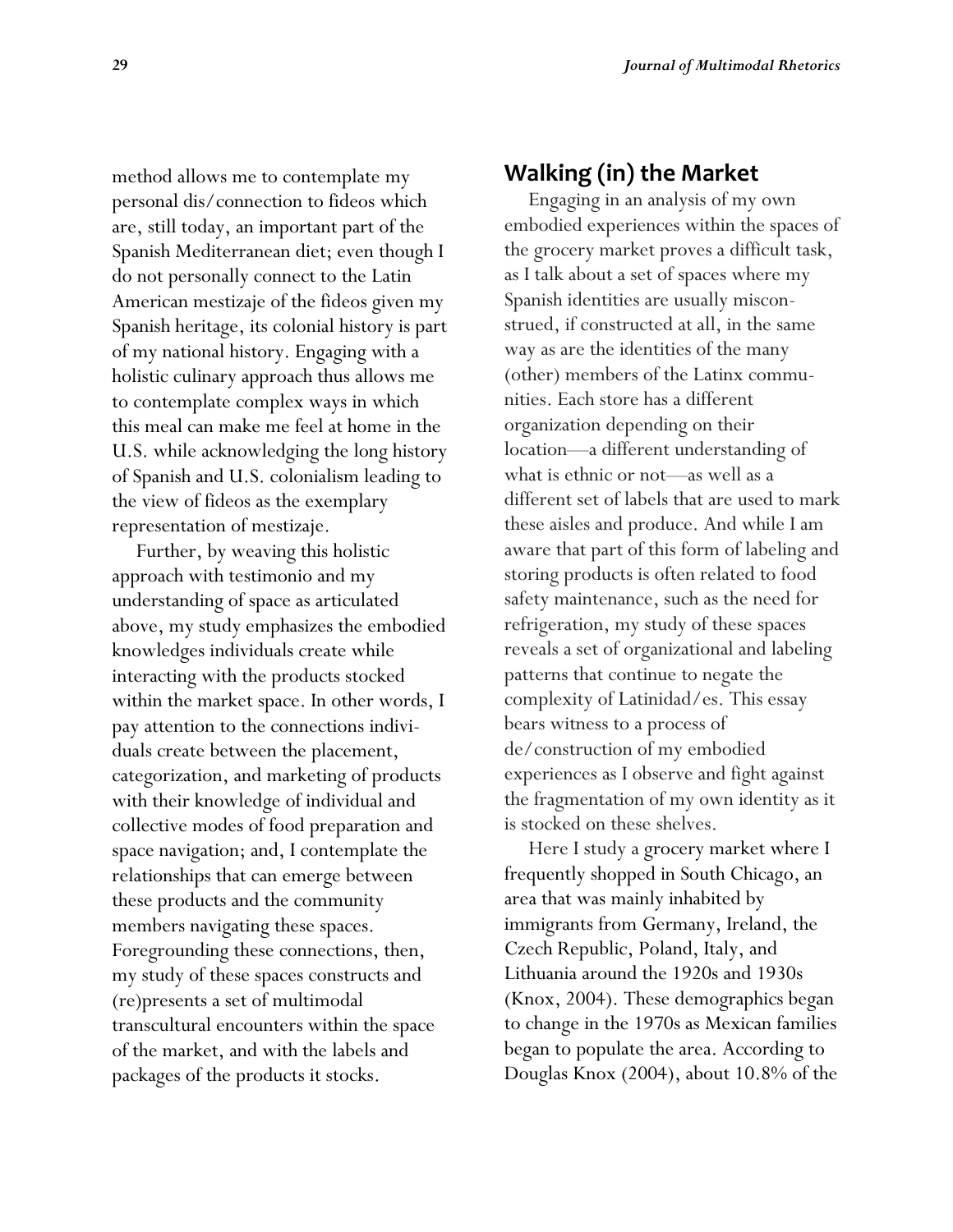

Figure 1: The two "ethnic" aisles are located next to each other. However, the Latinx aisle is standalone, while the other is designated as a Polish, Kosher, and catch-all "Ethnic" aisle.

population identified as Hispanic in the 1990s, with these numbers rising to 51.9% of the population identifying as Hispanic or Latino in the 2000. These changing demographics—both in terms of numbers and ethnic identification, from Hispanic to Latino—are indeed registered in the organization and labeling of products at this particular store, where there are two different ethnic aisles: the "Tex/Mex-Latino," situated next to the "Polish-Kosher-Ethnic" aisle. It should be noted that there is a full aisle labeled "Tex/Mex-Latino," while the "Polish-Kosher-Ethnic" aisle turns into the "Pastapasta sauce-Italian-soup" aisle halfway through the corridor.

 The Polish-Kosher-Ethnic and Tex/Mex Latino aisles extend before me as I stand by the Fish & Butcher Department, and I wonder: which part of me is Ethnic and what part of me is Tex-Mex-Latino? A quick glimpse at the "PolishKosher-Ethnic" aisle lets me know this space is very much like mainstream ethnic aisles I am used to seeing at other grocery stores in Illinois—Simply Asia, Thai Kitchen, and Marion's Kitchen cooking kits, while this one also stocks Polish salsas, pastas, and other produce in packages I cannot read. Halfway through this aisle I see boxes of pasta sporting different brand names, products that are now considered mainstream. As the label in the market indicates, the Italian section is a different part of the aisle, one that is not considered ethnic anymore, even though prior to 1914 Italian food was seen as antihygienic and detrimental (Levenstein, 2002)—rhetoric that, as I will shortly discuss, was also used to describe Mexican food in the U.S.

 I head towards the Tex/Mex-Latino aisle and I see no other modifiers have been chosen to describe the products stocked in this aisle. The contrast between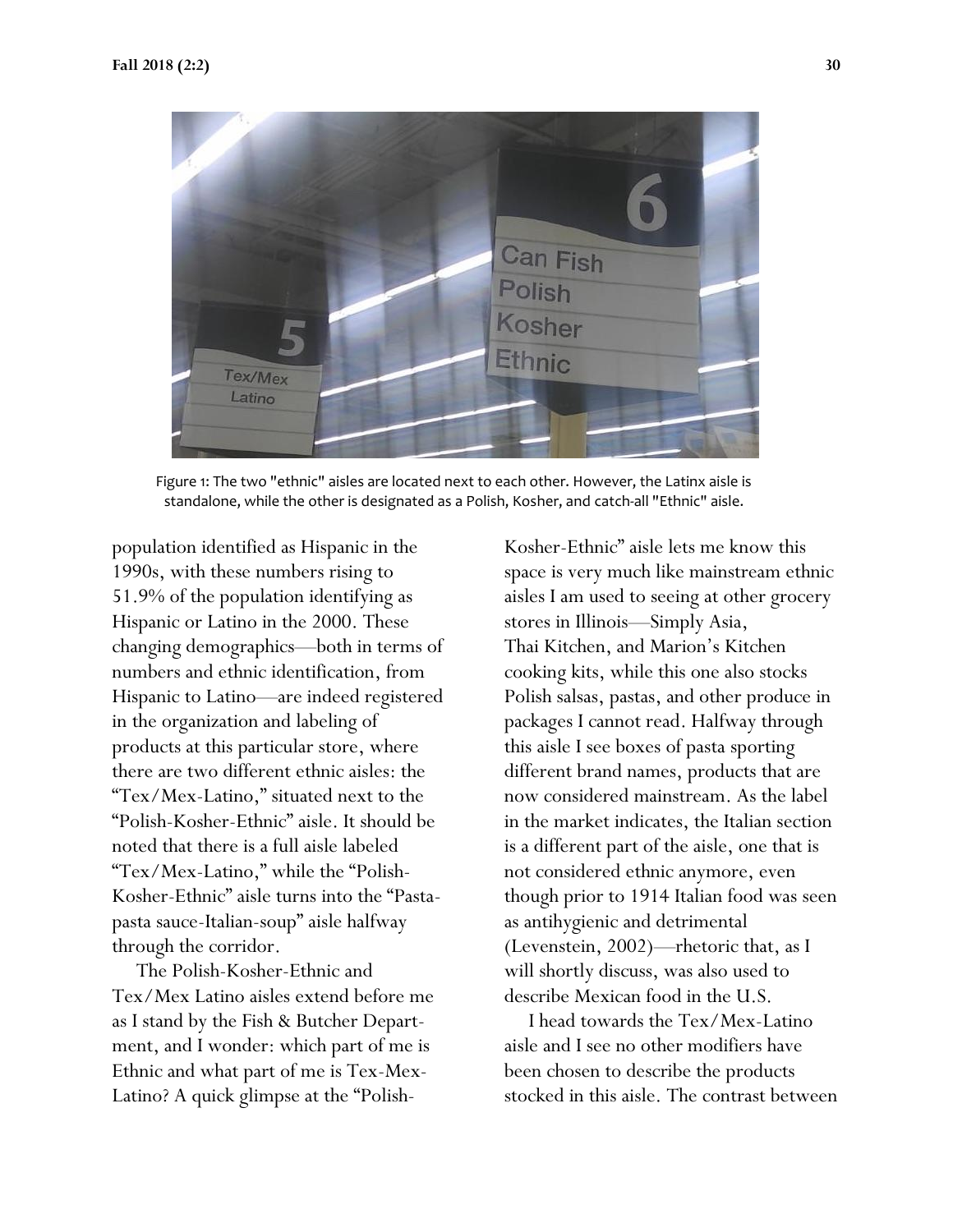the Tex/Mex and Latino labels chosen to describe this space shows an effort to unequivocally identify the Mexican-American population, while also making sure to include other Latinxs who may shop at this store. As I enter this aisle, I observe six full shelves filled with religious candles to my right. Blue and white candles on the top shelf with images of Jesucristo Nuestro Señor, la Virgen de San Juan de Los Lagos, La Virgen de Guadalupe, and San Antonio guard the entry to the aisle, reminding one of the role of Catholicism during the Conquest. On the next set of shelves I find many pots and pans, strainers and graters that, as far as I know, are commonly used kitchen utensils. But next to them I see different sized and shaped comales, flat griddles I have recently learned are used to cook and warm up tortillas. Next to these, I see tortilla warmers, molcajetes—the Mexican version of a mortar and pestle to ground and hold freshly made salsas—and hand-held lemon squeezers. These are technologies I now know are common to any traditional Mexican kitchen, tools I had never seen before but are as basic as a paella pan or a ham-holder stand in most Spanish-peninsular homes.

 I find products of Mexican-origin to my left, like bottles of Jarritos and Mexican sodas, some of them unfamiliar to me. As I continue walking down the aisle, I find bags of Mexican candy followed by at least five stands filled with spices in bags and plastic jars, tamale

leaves, and lots and lots of chiles. These are facing the corn oils, another product this aisle has marked as ethnic by separating it from the other oils located in a different, mainstream aisle with other baking products. As I keep walking, I can see how the path I am following through this aisle reproduces, and helps me construct, a non-provided recipe, for after heating up an oily pot for the homecooked meal, Maggi bouillon cubes and seasoning kits are in order. So far, this aisle defines Latinidad/es not only in terms of the actual items stocked on the shelves, but also through the cooking rituals these products—most of them labeled as Mexican—help to enact.

 As I continue to navigate through the store's commercial construction of Tex/Mex-Latinidad/es, I see shelves filled with packets of rice and legumes, and I finally see something that does target home: a package with a starting kit to make paella valenciana from a brand still new to me, Vigo. Except for the Spanish name, "Paella Valenciana," everything else on this package is written in English, including the capitalized word "Authentic" *<sup>3</sup>* preceding the Spanish "Paella Valenciana," and followed by a mistranslation of the traditional Valencian rice dish into the explanatory "completely seasoned yellow rice and seafood dinner." Underneath these words there is an image of a paella or paellera filled with (yellow) rice, shrimp and mussels, an image that aims to ensure consumers that Vigo's paella kit

<sup>&</sup>lt;sup>3</sup> For more on the problematic politics of claims of authenticity, read Abarca, M. E. (2004), "Authentic or Not, It's original."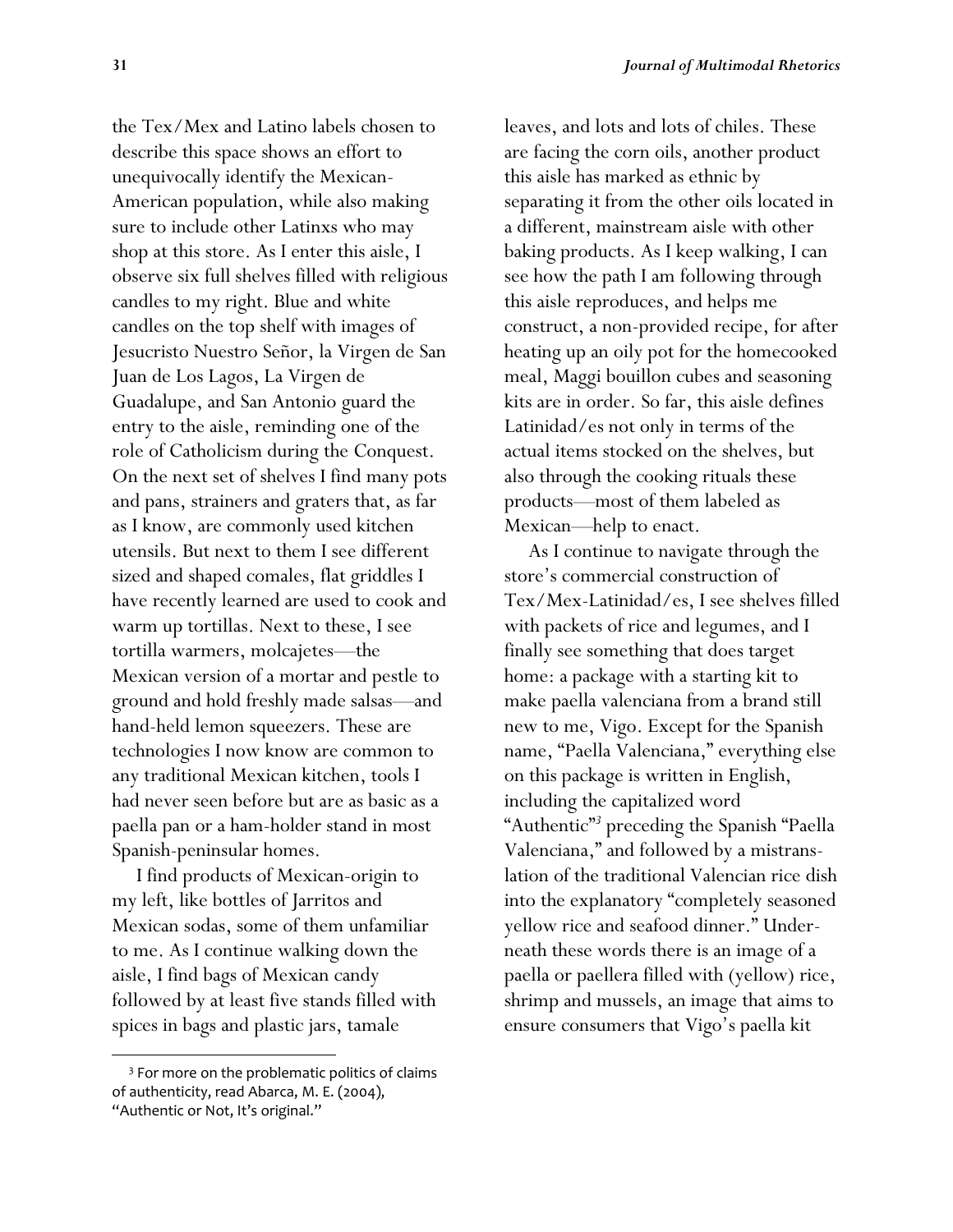provides an "authentic Spanish recipe."<sup>4</sup> In doing so, Vigo contributes to an essentialist understanding of Spanish foodways, a monolithic view of the Spanish traditional dish that is nonetheless conflated with the very name of the product: paella valenciana, that is, from the region of Valencia. With this I want to point out the ways in which a space like the ethnic aisle not only homogenizes Latinidad/es in national terms, but also the regional differences that exist across nations.

 Vigo's construction of "authentic" Spanishness is further complicated as Vigo's Paella Valenciana is located next to other rice boxes from two brands commonly known for targeting the Latinx clientele: La Preferida, a local company that takes pride in producing "authentic Mexican food," and Goya Foods, Inc., which presents itself as "a Hispanic-owned food company" (Basque, by way of Puerto Rico) and "the premier source for authentic Latino cuisine" (About Goya).<sup>5</sup> Each of these brands has a fascinating history that, observed from a holistic culinary approach, further complicates the ways in which a Spaniard like myself can relate to the food narratives contained within this space, as the amalgam of the Basque, Spanish, Puerto Rican, Mexican, Latino, and Hispanic labels emphasize the transborder complexity of Latinidad/es.

Thus, before continuing to analyze the rice boxes stocked next to Vigo's paella valenciana, it is important to observe the history and commercialization of each brand, especially given their role in the homogenization of Latinidad/es but also the forging of a pan-ethnic Hispanic-Latinx solidarity through identity.

 Specifically, La Preferida illustrates the impact of the Mexican and Puerto Rican populations in the introduction of the socalled Latino products into mainstream supermarkets such as this store. The founder of La Preferida was Henry Steinbarth, who opened a butcher shop in the European ethnic neighborhood of the Southside of Chicago. As this neighborhood became Puerto Rican and Mexican, Steinbarth began producing and packaging chorizo to meet the demands of the Mexican community (Arellano, 2012, p. 194). Since then, La Preferida has expanded its production "into a complete line of Mexican specialties that covers more than 250 products" in order to "accommodate both Latino and non-Latino consumers" both with its produce and its bilingual packaging (La Preferida). While trying to meet, as the company states, the needs of "Latinos and non-Latinos," La Preferida insists that their products are Mexican, even if the original butcher shop Steinbarth opened in South Chicago sought first to meet the needs of

<sup>4</sup> There are many versions of this traditional dish made with rice; thus, the name changes depending on the descriptive words given to the word "paella." Paella refers both to the pan where this rice is cooked and to the bomba-rice dish seasoned with Spanish saffron and Spanish sweet paprika.

<sup>5</sup> Given the purposes and scope of my analysis, I will not discuss the politics of Basque nationalist identification and the Spain-Basque Country conflict.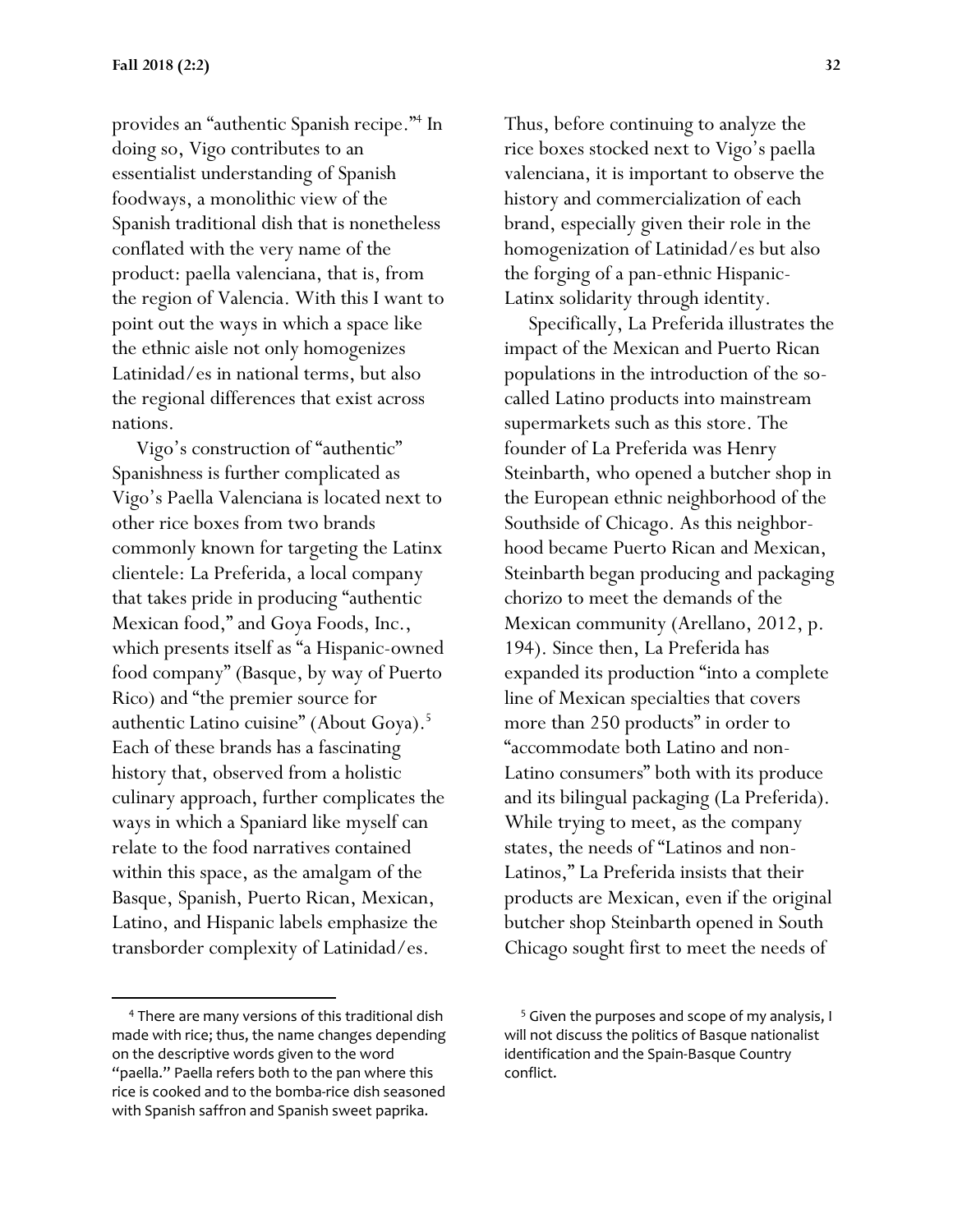European immigrants, and then Mexicans and Puerto Ricans.

 In contrast, Goya presents itself as "a Hispanic-owned food company" and "the premier source for authentic Latino cuisine," offering products specifically designed to meet the needs of Caribbean, Mexican, Spanish, Central and South American cuisines. Indeed, Goya was founded in 1936 by Prudencio Unanue, a Basque who left Spain and settled first in Puerto Rico and then in New York. It was in New York that he first started to import Spanish products such as olives, olive oil, and sardines ("About Goya"). Yet, the Unanue family worked to cater to the specific needs of the newly arrived communities: Puerto Ricans after World War II, Cubans in the 1950s, and Dominicans in the 1960s (Carlyle, 2013). Goya thus exemplifies a company that has grown along with Latinx populations in the U.S.

 As of today, Goya caters to "the taste of the totality of the Hispanic market through the diversification of products" (Dávila, 2001, p. 91). This explains its use of both the Hispanic and Latino labels to define itself, and its location in the Tex/Mex-Latino aisle. Goya, like La Preferida, illustrates how the imposed category of Hispanic/Latino is "subject to constant negotiation with regard to the multiple identifications of Hispanics" while also contributing to the market's construction of Latinxs as "a nation within a nation" (Dávila, 2001, p. 91). This shows the power of food discourses to convey a sense of U.S. nationalism which is based on "geopolitical nationhood"

(Socolovsky, 2013, p. 3), that is, in terms of spatial and geographical borders. These borders create a cultural divide that marks Latinxs as outsiders regardless of their place of birth, legal status, or colonial heritage. Particularly complicated is the case of Puerto Ricans, whose U.S. citizenship, marked by colonial status, disrupts the many borders this ethnic aisle so strongly seeks to establish.

 Importantly, the growth of Goya shows how the foodways of a Spaniard like myself are indeed reflected in the space of this grocery market, by reproducing the history of Spanish colonialism that ties a Spaniard like me to the foods stocked in this space, just like the fideos previously mentioned. Before the 1970s, Arlene Dávila (2001) explains that "Goya's version of Hispanidad was publicly conveyed by pointing to the Spanishness of its products, such as its olive oils, advertised in the 1970s as 'coming from Andalucía' and being 'pure, virgin, and Spanish,' or else by alluding to the products' connections with Puerto Rican culture" (pp. 91-92). Dávila asserts that this encouraged Puerto Ricans to identify with the Hispanic label, which clearly proves 1) the role food discourses play in the construction of a sense of ethnic identity; 2) the privileging of Spanish heritage over other elements of Puerto Rican mestizaje, specificially, and Latin America as a whole. Indeed, Vigo's paella valenciana is located next to other rice boxes from La Preferida and Goya, which are being marketed as Spanish rice. While Vigo's paella kit seems to actually offer the possibility of reconstructing a recipe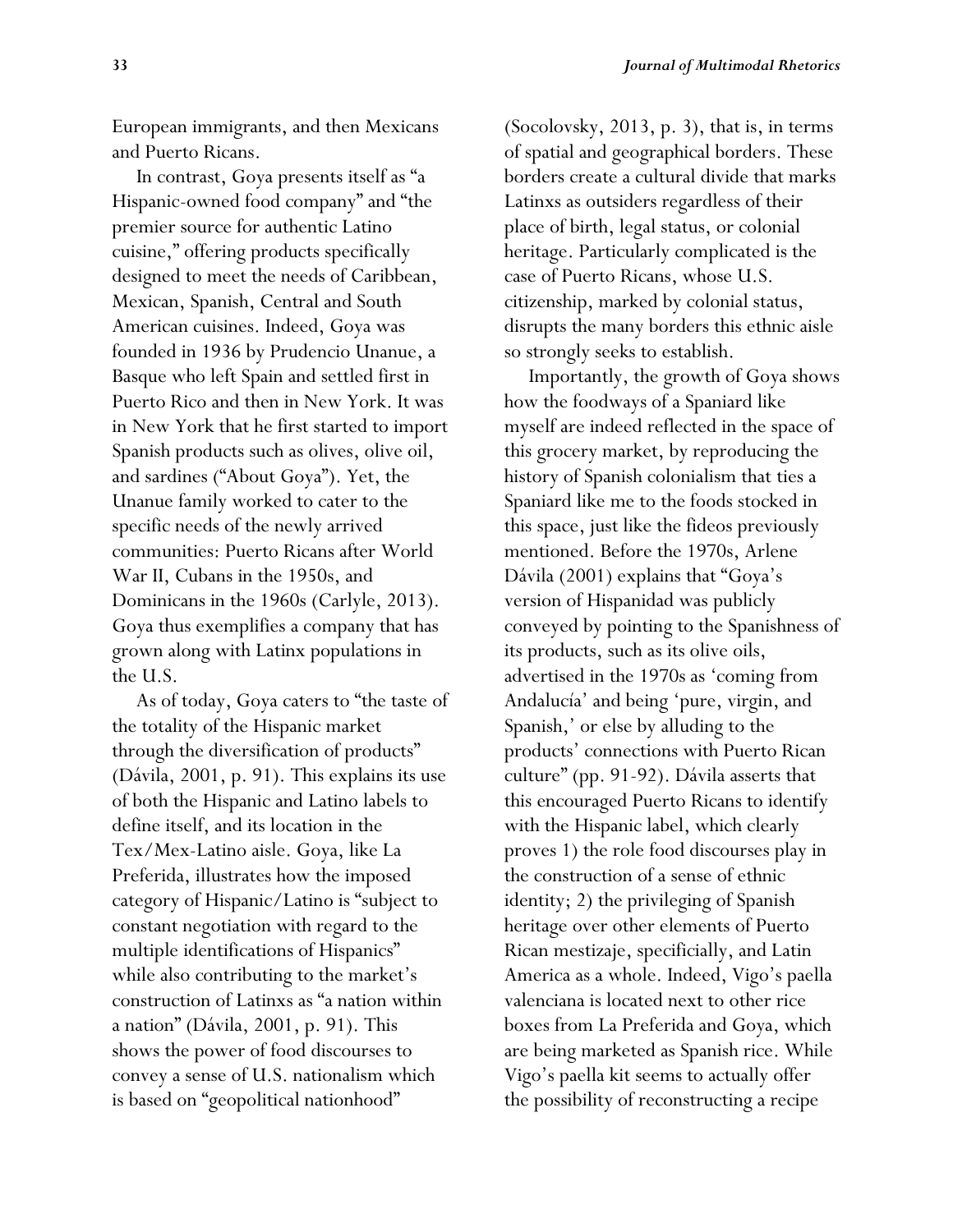that is originally from Spain, La Preferida's Spanish rice and Goya's two forms of Spanish rice offer three different products that are not traditionally from Spain. The box of Spanish rice from La Preferida showcases a picture of a yellow rice dish with bell peppers that seems to mainly differ from Vigo's paella in its lack of seafood. La Preferida does not offer a Spanish translation for the Spanish rice meal, while Goya features a bilingual text for its two types of Spanish rice—which is translated as arroz con tomate, or rice with tomato—and its yellow rice-Spanish Style, which is explicitly targeted at non-Latinos (Carlyle, 2013)—simply translated as arroz amarillo.

 By reinforcing the use of the term "Spanish" and ensuring the authenticity of these products—the Paella kit, Goya's Spanish rice, Goya's Yellow Rice, and La Preferida's Spanish rice—and in an aisle that has been labeled Tex/Mex-Latino, these boxed rice packages contribute to the commercialization of a homogeneous understanding of Latinidad/es by using a "Spanish fantasy heritage." To explain, the use of the term "Spanish" to refer to food practices originally from Mexico dates back to the end of the  $19<sup>th</sup>$  century, when Charles Fletcher Lummis and other restaurateurs and cookbook writers added the Spanish label to traditional Mexican dishes in order to make these meals more pleasant for the Anglo-American public (Abarca and Salas, 2016; Arellano, 2012; Valle and Torres, 2000). Yet, Lummis was not the first or only person to use the term Spanish. Californians, Tejanos, and New Mexicans also used this term to

define themselves to emphasize their European heritage. This form of identification allowed them to claim a "pure Spanish heritage" while denying any Indigenous or mestizo ancestry (McWilliams, 1948, p. 21). This fantasy heritage was also reinforced by the Anglo population who used this as "a tool for subordinating Hispanic peoples" (Rosales, 2006, p.163) in the very same way that marketing and labeling practices identify these products as Other.

 After the signing of the Treaty of Guadalupe Hidalgo in 1848, travelogues and newspapers would employ a "culinary analogy to illustrate Mexican savagery and depravity to mark a community as racial Others" (Valle and Torres, 2000, p. 74). To fight against such racist culinary rhetoric, cookbook authors such as Lummis or Bertha Haffner-Ginger would engage in the rhetoric of a Spanish fantasy heritage. The work of Haffner-Ginger (1914) helps us to better understand the use of the Spanish label within the space of this aisle. In 1914, Haffner-Ginger published the *California Mexican Spanish Cook Book*, juxtaposing the Californian, Mexican, and Spanish labels to reinforce the Spanish fantasy heritage in a way that very much resembles the labeling discourses enacted in this Tex-Mex/Latino aisle. A quick peek at the table of contents—which she calls "Classification of Recipes"—reveals that the Spanish label has been affixed to most of the recipes, either with the English word "Spanish," or with the Spanish translation "Espanol" (sic), to insist on the European heritage of these recipes (p.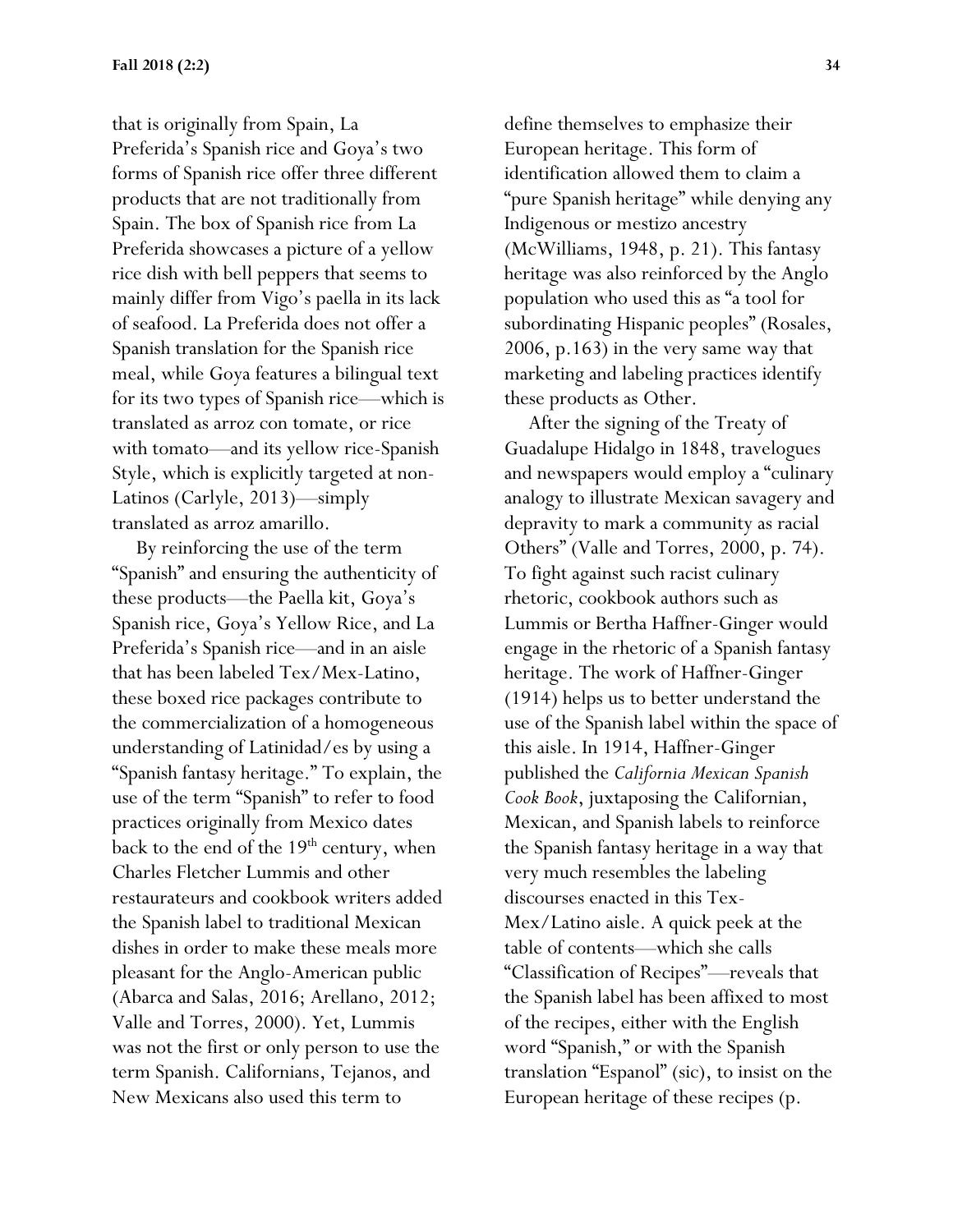125). The rice section, which Haffner-Ginger has titled "Arroz a la Espanol" (sic), features four rice recipes, which are "Spanish Rice: Mint Flavor," "Spanish Rice," "Spanish Rice au Gratin", and "Green Peppers with Rice" (p. 99).

 None of these recipes is familiar to me, and none of them resembles the paella dish featured in Vigo's paella packaging. Thus, I find Haffner-Ginger's rationale for her use of labels, as provided in her "Word to the Readers," rather amusing. Written in 1914, Haffner-Ginger's fantasy heritage rhetoric voices some of the concerns I have when I see the use of the descriptive adjective Spanish to describe foods I know are not part of the culinary tradition I grew up with. As Haffner-Ginger states:

> It is not generally known that Spanish dishes as they are known in California *are really* Mexican Indian dishes. Bread made of corn, sauces of chile peppers, jerked beef, tortillas, enchiladas, etc., are *unknown in Spain as native foods*; though the majority of Spanish people in California are as devoted to peppery dishes as the Mexicans themselves, and *as the Mexicans speak Spanish, the foods are commonly called Spanish dishes*. (p. 14; my emphasis)

With these words, Haffner-Ginger insists on the Spanish heritage of these foods, defining them in terms of language, rather than nationality. This form of identification indeed characterizes the homogenization enacted through the imposition of the Hispanic label, since the term "Hispanic" refers to people who have ancestry from a Spanish speaking country

(Oboler, 1995). In doing so, both the use of the word "Spanish" and the term "Hispanic" engage in a form of identification that reduces the many members of the Latinx communities to their relationship with Spanish colonialism and its colonial language, while ignoring the U.S. imperialism affecting Latinxs within and beyond this Tex/Mex-Latino aisle.

 And yet, Haffner-Ginger insists that, despite the origins and ethnic labels attributed to these meals, they are appropriate for the Anglo consumer. They have even been "revised," which is to say, appropriated, to fit the expectations of the Anglo palate, further colonizing the cultural heritage of the traditional Mexican cuisine and creating a racial hierarchy of taste, and, consequently, of the people. This practice of adaptation continues today, as La Preferida and Goya have produced different items labeled as "Spanish rice," reproducing the racist rhetoric of the Spanish fantasy heritage while promising the "authenticity" of the "revised" recipes so as to satisfy the Anglo-American clientele even if Haffner-Ginger warns that these recipes are completely unknown in Spain.

 Quite shocking are the images Haffner-Ginger includes at the end of her cookbook, where she juxtaposes two Spanish women, one dressed in a more middle-class gown and labeled "a type of Spanish women" (sic) while on the other page we have a picture of a woman wearing a rebozo and holding a guitar with the inscription, "Another type of Spanish women" (sic) (p. 117-18). The need to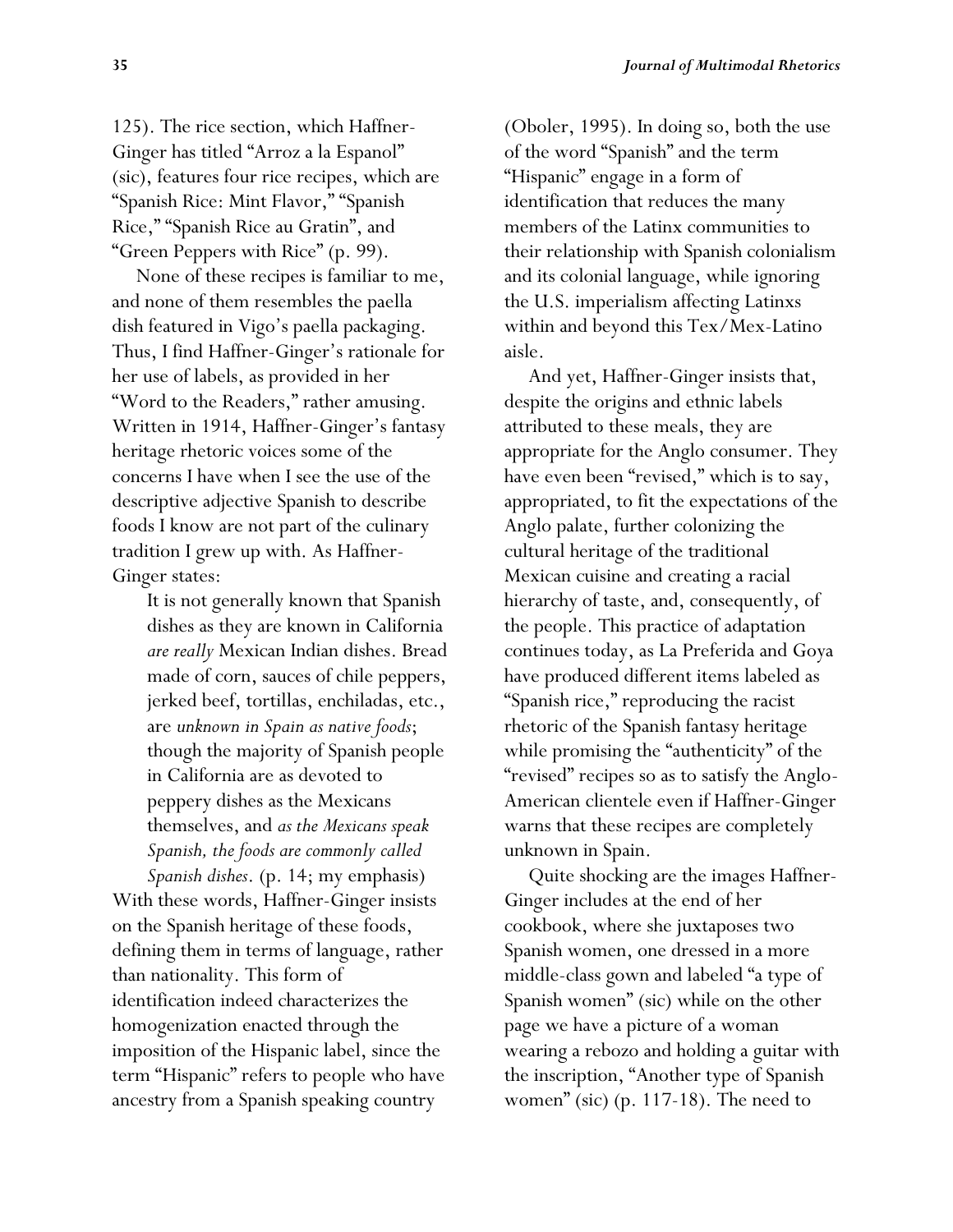mark an ethnic Other and the legacy of the Spanish fantasy heritage are not only present in these boxes of rice or other foodstuffs in this aisle. This helps me to better understand my first experiences as an international exchange student in Arkansas, when I first found myself confronted with the ignorance that pervades the stereotyping of minorities living in the U.S. It is only now that I understand why people were shocked to hear the response to the question always triggered by my Spanish accented English: "Where are you from?" I guess sometimes I would say that I was from Spain, while at others I responded just by saying that I was Spanish. Either way, I often got the same reaction; to them, I was "too white to be from Spain." This response puzzled me, since the forms I had completed before arrival to the U.S. only described me as an international exchange student; I had not yet been formally assigned a racial/ethnic category.

 Now returning to the market, at the end of this aisle I find the label "Tortilla Center": a movable shelf holding tortillas of different brands. There are both wheat and corn tortillas of different brands, and on the top shelf I see packages of tostadas, the flat deep-fried tortillas that accompany many traditional Mexican meals composed of seafood or hearty stews, or form the base for other toppings (a "tostada"). This "Tortilla Center" also tells a story—a story of how the growth of the Mexican population in Chicago after 1960 led to the opening of many tortilla factories, such as Atotoniclo or Sabinas in Pilsen, as well as to the selling of tortillas in many

chain supermarkets such as this grocery store. Many of these tortillas/tostadas have been locally produced by companies such as El Milagro Tortilla Products or Mission Foods, while others come from different Mexican-American companies spread all over the country, such as La Banderita.

 These tortilla packages feature what the U.S. food industry would likely describe as traditional symbols to address the Mexican-American community or to further reinforce their promise of authenticity. For example, La Mission products feature an image of a bell that makes one think of the church bells that rang to announce Mexico's War of Independence against Spain in the town of Dolores Hidalgo in 1810. Faithful to its name, La Banderita products feature a Mexican flag with either cereal grains or an ear of corn in lieu of the Mexican coat of arms. Next to these, the packages of Tortillas El Milagro, produced in Chicago, illustrate how this Tortilla Center aims to cater to Mexican-American and Anglo clientele, as both English and Spanish are written on the front of the package, while the back of the package offers cooking instructions in English.

 By stocking both wheat and corn tortillas, which are produced both locally and nationally, these shelves create a crossborder U.S.-Mexico connection while targeting the Anglo-American clientele; and, by seemingly adapting to the Anglo ways, they testify to the ways in which the presence of these products entails a tactic of resistance. This situation dates back to the time of Hernán Cortés,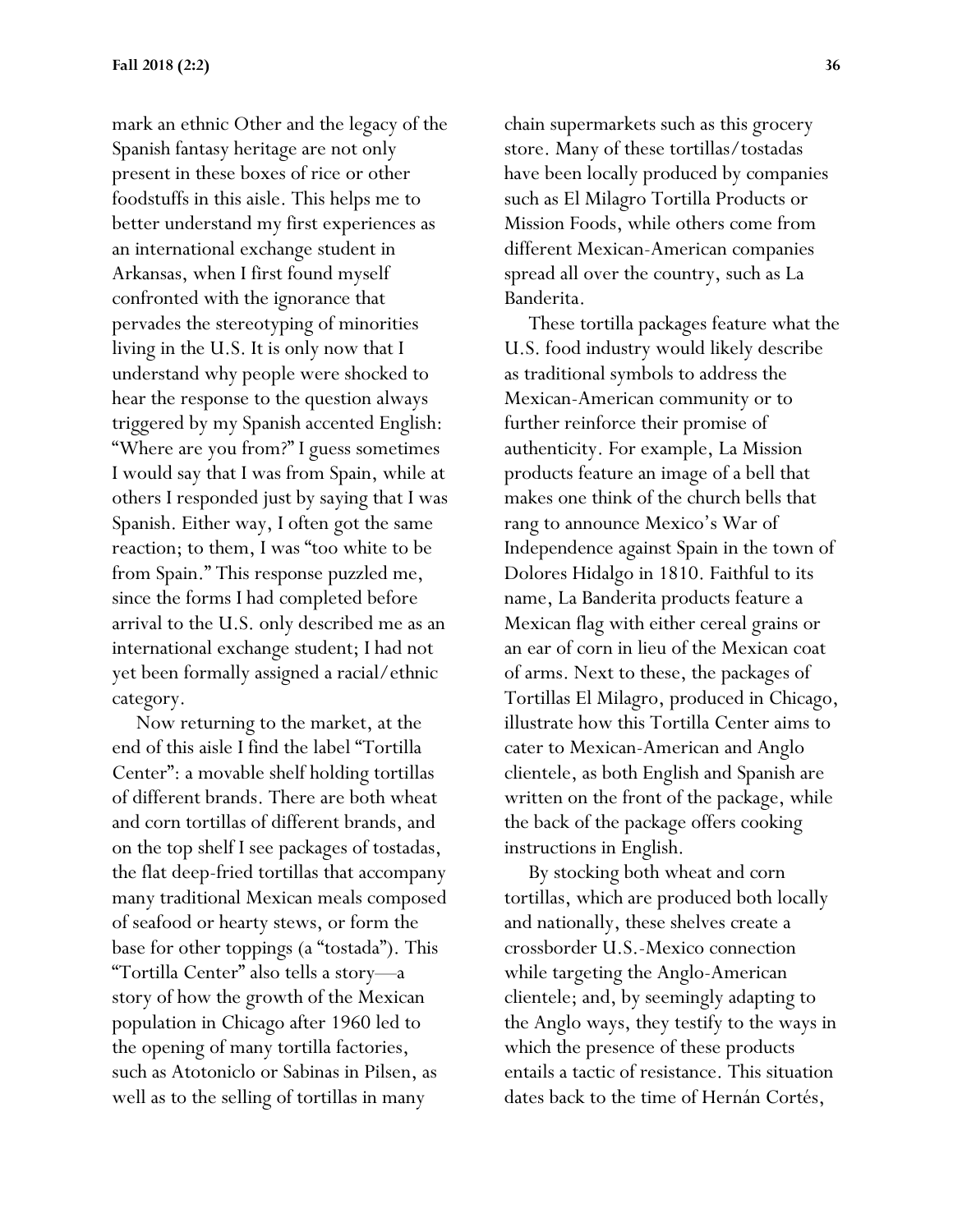as does the colonial appropriation of Indigenous foods, when the Aztec civilization was forced to feed the Spanish colonizers who thoroughly enjoyed the native food (Arellano, 2012, p. 16-17). While the Spaniards embraced tamales, tortillas, chiles, and cocoa beans among other local offerings, "they introduced bread along with beef, lamb, pork and chickens, and other flora and fauna that profoundly changed the Mexican diet" (p. 17). Nevertheless, the Indigenous community did not fully accept these impositions and refused to eat wheat in favor of their corn tortillas and tamales. The imperial power inscribed within food practices becomes clear at this point, as the Franciscan friar Bernardino de Sahagún insisted on the natives' need to eat wheat, for only then would they become as strong, pure, and wise as the colonizers (p. 18). As can be seen, the conflict between wheat and corn illustrates a discourse more complex than mere different eating habits. The Indigenous Other is defined in opposition to the "strong, pure, and wise" colonist, and only by embracing the colonizers' ways would the Other achieve a "civilized state."

 Nevertheless, according to Arellano (2012), Indigenous communities resisted and continued making corn tortillas and tamales, in spite of threats of punishment and promises of evolution made by the colonizers. Hence, corn tortillas and tamales illustrate negotiation and resistance against colonizing discourses, for it was not only corn that the natives kept, but also their cooking practices. The making of corn dough was a process that

embedded "the centerpiece of the diet for most of Mexico's indigenous, one filled with mystery and ceremony" (p. 18-19). And so, even if Indigenous communities incorporated some of the colonial products in their cooking rituals, the act of making corn tortillas becomes an act of "survivance" (Powell 2002) against colonial ways.

 These rhetorical acts of survivance continue today, as these shelves become the space of negotiation where discriminatory discourses are projected, but also, the place where the subject Other maintain their cultural food knowledges. As the genealogy of some of the brands and produce analyzed evidence, these acts of negotiation lead to the continuous growth of this complex space. It is because of this continuous morphing that the more and more I contemplate the meanings of the Ethnic, Tex/Mex, Latino aisles and the history of the products they contain, that bringing this study to a close becomes difficult, but also problematic. I believe that the ever-evolving meanings of this space need to be studied further, as new products are stocked on these shelves.

#### **Implications**

 As one can see, the multimodal spaces of grocery store aisles invite us to ponder how we construct (our) identities and relation-ships. Company geneologies reveal how Latinidad/es identities are stocked and (mis)represented on market shelves. A market functions as a testament to a complicated colonial history, including the labeling discourses that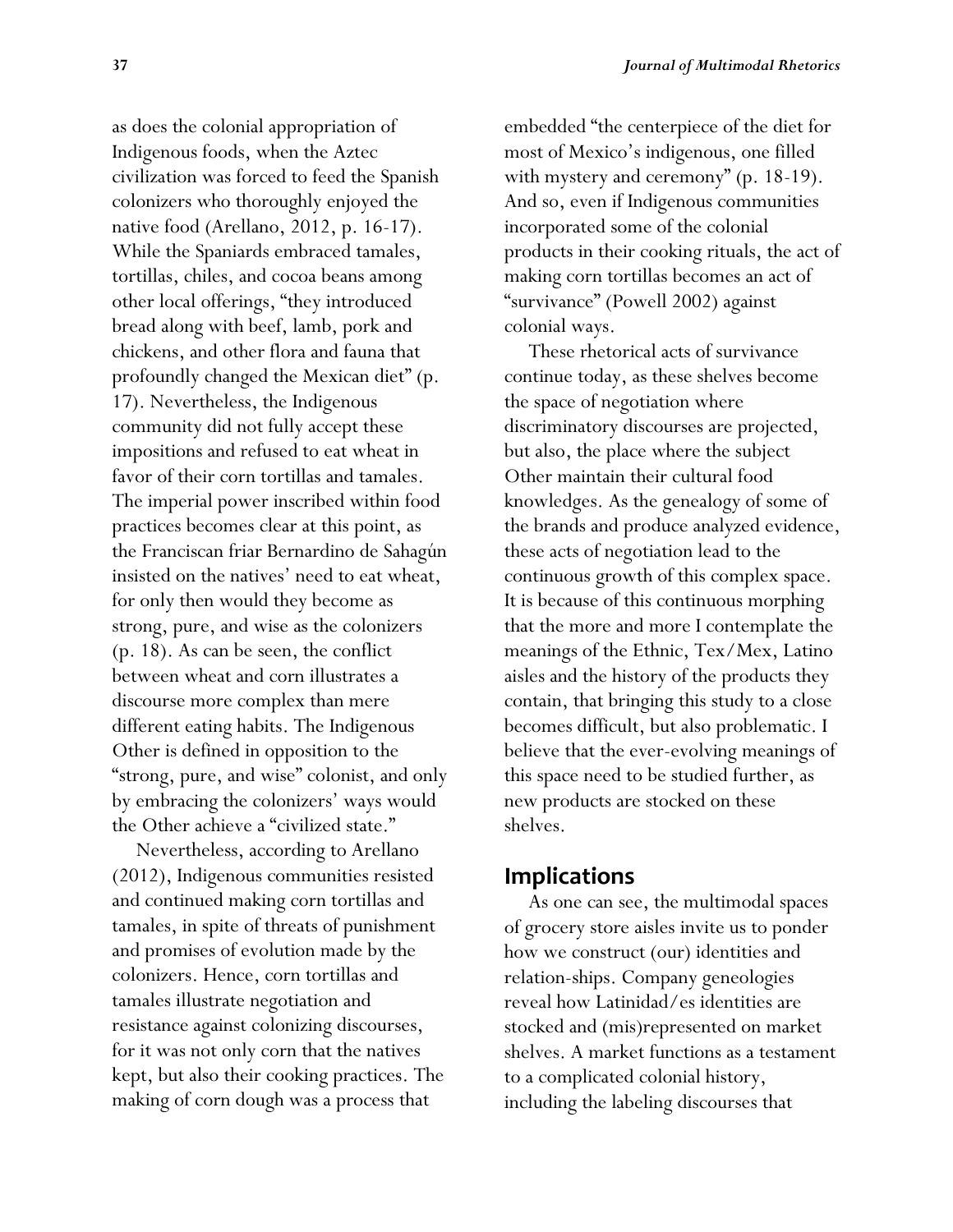shape these spaces and Latinx communities. Landscaping and labeling practices of the public spaces of a market will change depending on location and the communities navigating these spaces. Thus, there is a need to study how public spaces like a market can impact the shaping of Latinidad/es. And yet, the rhetorical practices that can be/are enacted in a market can turn a space such as the Ethnic aisle into a space of survivance against Othering hegemonic discourses and negotiation of transborder Latinx solidarities. Everyday practices in public spaces can shape the development of our complex subjectivities and individual/collective embodied knowledges.

 Different modes of conceiving and experiencing space and place affect the construction of the self and individual/collective relationships. My wrestling with the narration and theorization of space in English and Spanish reveals a pressing need to study how multimodal rhetorics may reproduce spatial discourses that force individuals to constantly negotiate and translate their complex subjectivities. The untranslatability of space demands that we contemplate how different communities understand, recount, and experience space because divergent constructions of space will inevitably lead to different forms of conocimiento (knowledge from experience) and sabiduría (knowledge from memorization). Connections between the narration of space and linguistic practices call for the incorporation of multilingual studies into

scholarship on visual, spatial, and multimodal rhetorics. Even if I studied the English language more extensively, my conocimiento of space influences my sabiduría (as academic learning) of the standard uses of prepositions in the English language. My embodied knowledge of space determines my perceptions, conceptualizations, and rhetorical representations of it. A rhetor's linguistic sabiduría and conocimiento affect the study of space and other multimodal rhetorical acts, problematizing the Cartesian mind/body, theory/experience, and saber/conocer binaries and hopefully, promoting a decolonial reconsideration of canonical scholarly practices.

### **References**

- Abarca, M. E. (2013). Culinary encounters in Latina/o literature. In S. Bost & F. R. Aparicio (Eds.), *The Routledge companion to Latino/a literature* (pp. 251-260). New York, NY: Routledge.
- Abarca, M. E., & Carr Salas C. (Eds). (2016*). Latin@s' presence in the food industry: Changing how we think about food.* USA: U of Arkansas Press.
- About Goya foods. Goya. 1 March, 2017. [www.Goya.com/English/about.html](http://www.goya.com/English/about.html)
- Alvarez, E. S., et al. (Eds). (2014). *Translocalities/Translocalidades: Feminist politics of translation in the Latin/a Americas.* Durham, NC: Duke University Press.
- Anzaldúa, G. (2015). *Light in the dark/Luz en lo oscuro: Rewriting identity, spirituality,*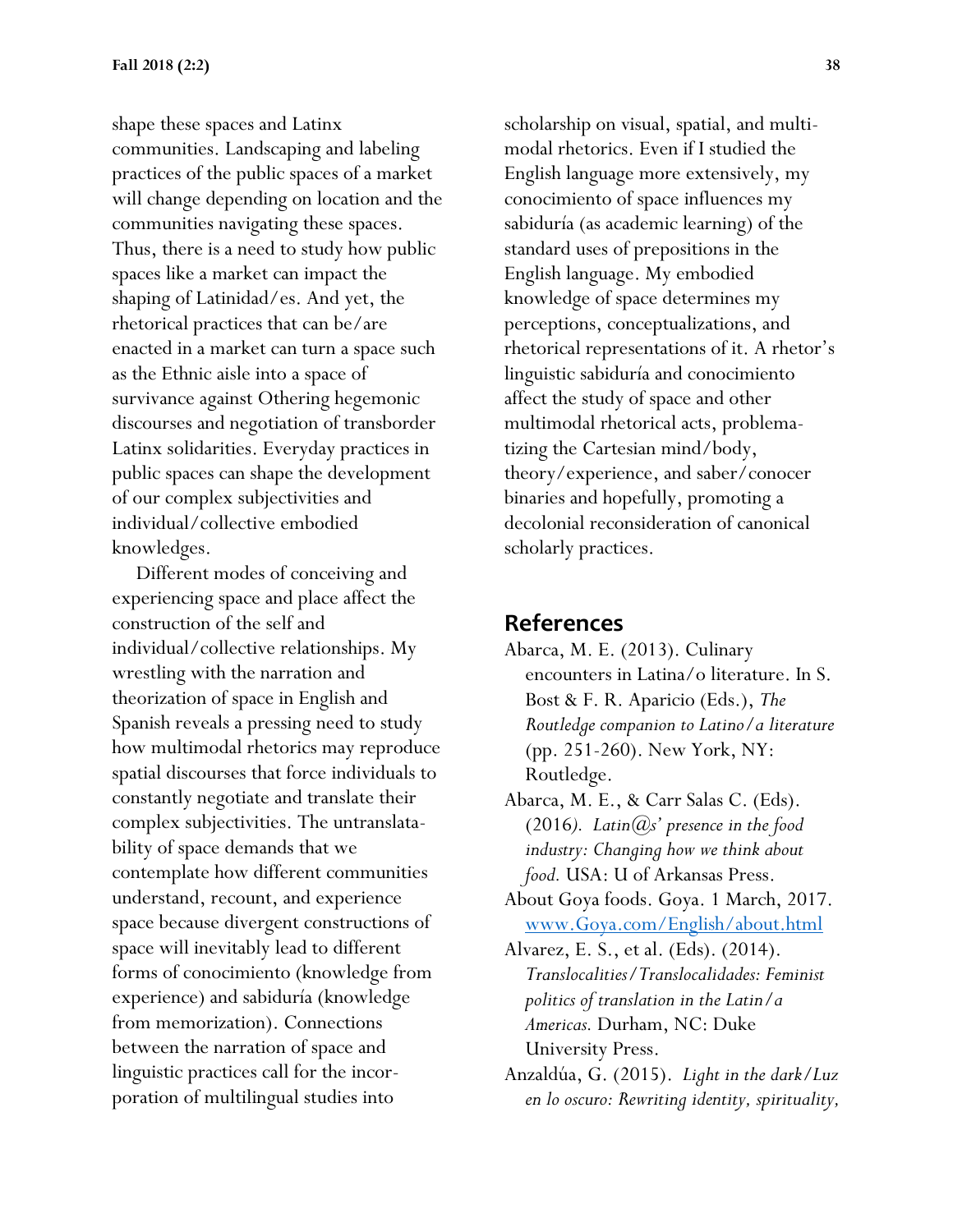*reality*, A. L. Keating (Ed). USA: Duke University Press.

- Arellano, G. (2012). *Taco USA: How Mexican food conquered America*. New York, NY: Scribner.
- Carlyle, E. (2013). How Goya became one of America's fastest-growing food companies. *Forbes.* 27 May 2013. [www.forbes.com/sites/erincarlyle/20](http://www.forbes.com/sites/erincarlyle/2013/05/08/how-Goya-became-one-of-americas-fastest-growing-food-companies/#7414ed8e3bd9) [13/05/08/how-Goya-became-one-of](http://www.forbes.com/sites/erincarlyle/2013/05/08/how-Goya-became-one-of-americas-fastest-growing-food-companies/#7414ed8e3bd9)[americas-fastest-growing-food](http://www.forbes.com/sites/erincarlyle/2013/05/08/how-Goya-became-one-of-americas-fastest-growing-food-companies/#7414ed8e3bd9)[companies/#7414ed8e3bd9.](http://www.forbes.com/sites/erincarlyle/2013/05/08/how-Goya-became-one-of-americas-fastest-growing-food-companies/#7414ed8e3bd9)
- Castillo, D. (2005). Latina or Americaniard? *Revista Canadiense de Estudios Hispánicos, 30*(1), 47-60.
- Córdova, T. (1998). Power and knowledge: Colonialism in the academy. In C. Trujillo (Ed.), *Living Chicana theory*, (pp. 17-45). Berkeley, CA: Third Woman.
- Cruz, C. Toward an epistemology of the brown body. In D. Delgado Bernal & A. Elenes (Eds.), *Chicana/Latina education in everyday life: Feminista perspectives on pedagogy and epistemology*, (pp. 59-75), Albany, NY: State University of New York Press.
- Dale, K., & Burrell, G. (2008). *The spaces of organisation and the organisation of space: Power, identity and materiality at work*. Basingstoke, UK: Palgrave Macmillan.
- Dávila, A. M. (2001). *Latinos, Inc.: The marketing and making of a people.* Berkerley, CA: U of California Press.
- De Certeau, M. (1984). *The practice of everyday life*. Berkeley, CA: U of California Press.
- De Guzmán, M. (2005). *Spain's long shadow: The Black legend, off-whiteness,*

*and Anglo-American empire.* Minneapolis, MN: U of Minnesota Press.

- Delgado Bernal, D., & Elenes, A. (Eds.). (2006). *Chicana/Latina education in everyday life: Feminista perspectives on pedagogy and epistemology*. Albany, NY: State University of New York Press.
- Delgado Bernal, D. (1998). Using a Chicana feminist epistemology in educational research. *Harvard Educational Review*, *68*(4), 555-582.
- Haffner-Ginger, B. (1914). *California Mexican-Spanish cook book: Selected Mexican and Spanish recipes.* Los Angeles, CA: Citizen Print Shop.
- History. *La Preferida, Inc.* 3 February, 2017. [www.lapreferida.com/history/.](http://www.lapreferida.com/history/)
- Knox, D. (2004). West Lawn. Electronic encyclopedia of Chicago. The Newberry Library. Electronically accessed 15 February 2017.
- Kraig, B. (2004). Food processing: Local market. Electronic encyclopedia of Chicago. The Newberry Library, 2004. Electronically accessed 15 February 2017.
- Levenstein, H. (2002). The American response to Italian food, 1880-1930. In C. Counihan (Ed.), *Food in the USA: A reader* (pp. 75-90). New York, NY: Routledge.
- Massey, D. B. (1994). *Space, place, and gender*. Cambridge, UK: Cambridge University Press.
- McDowell, L., & Sharp, J. P. (Eds). (1997). *Space, gender, knowledge: Feminist readings*. New York, NY: Routledge.
- McWilliams, C. (1948). *North from Mexico: The Spanish-speaking people of the United States.* N.p.: Lippincott.